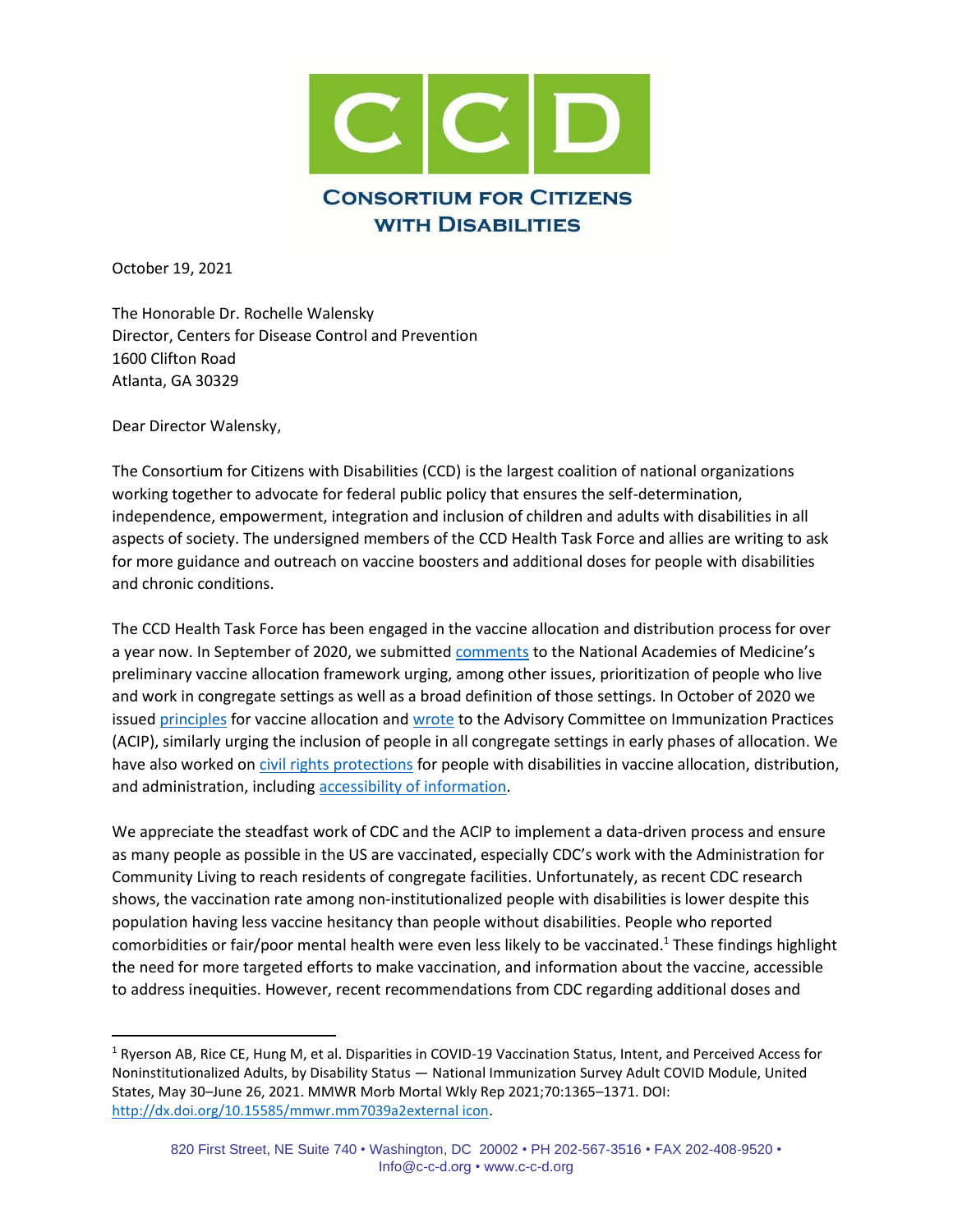booster doses has been confusing to people with disabilities, and we write today to ask for more detailed, accessible guidance and outreach for people with disabilities and chronic conditions. Specifically, we are asking for:

- 1. Additional outreach from CDC to people with compromised immune systems on the need for an additional dose of Pfizer or Moderna; and
- 2. More detailed guidance and education on the conditions for which people are recommended to get a booster dose of Pfizer; and
- 3. Further publicizing and encouraging states to adopt a broad definition of congregate settings to be included in the recommendation for residents and workers to get a booster dose.

## **Additional Doses for People with Compromised Immune Systems**

On August 13, 2020, CDC recommended that people with moderately to severely compromised immune systems receive a third dose in addition to their primary series of the Pfizer or Moderna vaccine. However, the timing of this announcement coincided closely with the August 18, 2020 White House [announcement](https://www.whitehouse.gov/briefing-room/statements-releases/2021/08/18/fact-sheet-president-biden-to-announce-new-actions-to-protect-americans-from-covid-19-and-help-state-and-local-leaders-fight-the-virus/) of booster doses for all people and all three vaccines. Later in September, CDC released recommendations regarding booster doses for Pfizer only. This has created significant confusion among the public.

We are concerned that people with compromised immune systems who received two doses of the Moderna shot may erroneously believe they are not eligible for an additional dose because they think that only Pfizer recipients are currently eligible for another dose. The media coverage of boosters significantly overshadowed the coverage of additional doses for people with compromised immune systems. We urge CDC to conduct outreach and education specific to people with immunocompromising conditions urging them to get a third dose if their primary series was from Moderna. CDC should emphasize that additional doses are not limited to those with [conditions listed on the CDC website,](https://www.cdc.gov/coronavirus/2019-ncov/vaccines/recommendations/immuno.html) but also includes other conditions with similar impacts on the immune system.

To date, no discussion of additional doses has included those who received the Johnson & Johnson vaccine. We are encouraged that the FDA is discussing authorization of boosters of both Johnson & Johnson and Moderna. However, we are concerned that the lack of discussion of additional doses of Johnson & Johnson may cause further confusion for people with compromised immune systems about whether and when they are eligible for a second dose or booster. Therefore, we urge CDC to work with FDA to collect the necessary data to make clear recommendations for all people who received the Johnson & Johnson vaccine, including and especially for people with compromised immune systems and other disabilities and chronic conditions. Clarity will be critically important if recommendations for who should receive a booster (or additional dose) of the Johnson & Johnson vaccine are different than recommendations for the Pfizer or Moderna vaccine recipients.

## **High Risk Conditions**

The current CDC webpage on boosters includes the age-based recommendations for those with underlying medical conditions and links to CDC's [main page](https://www.cdc.gov/coronavirus/2019-ncov/need-extra-precautions/people-with-medical-conditions.html) on conditions that place a person at higher risk. We appreciate that CDC has recognized that this is not an exhaustive list of medical conditions that place a person at higher risk and states so on the page. Less common conditions may not have the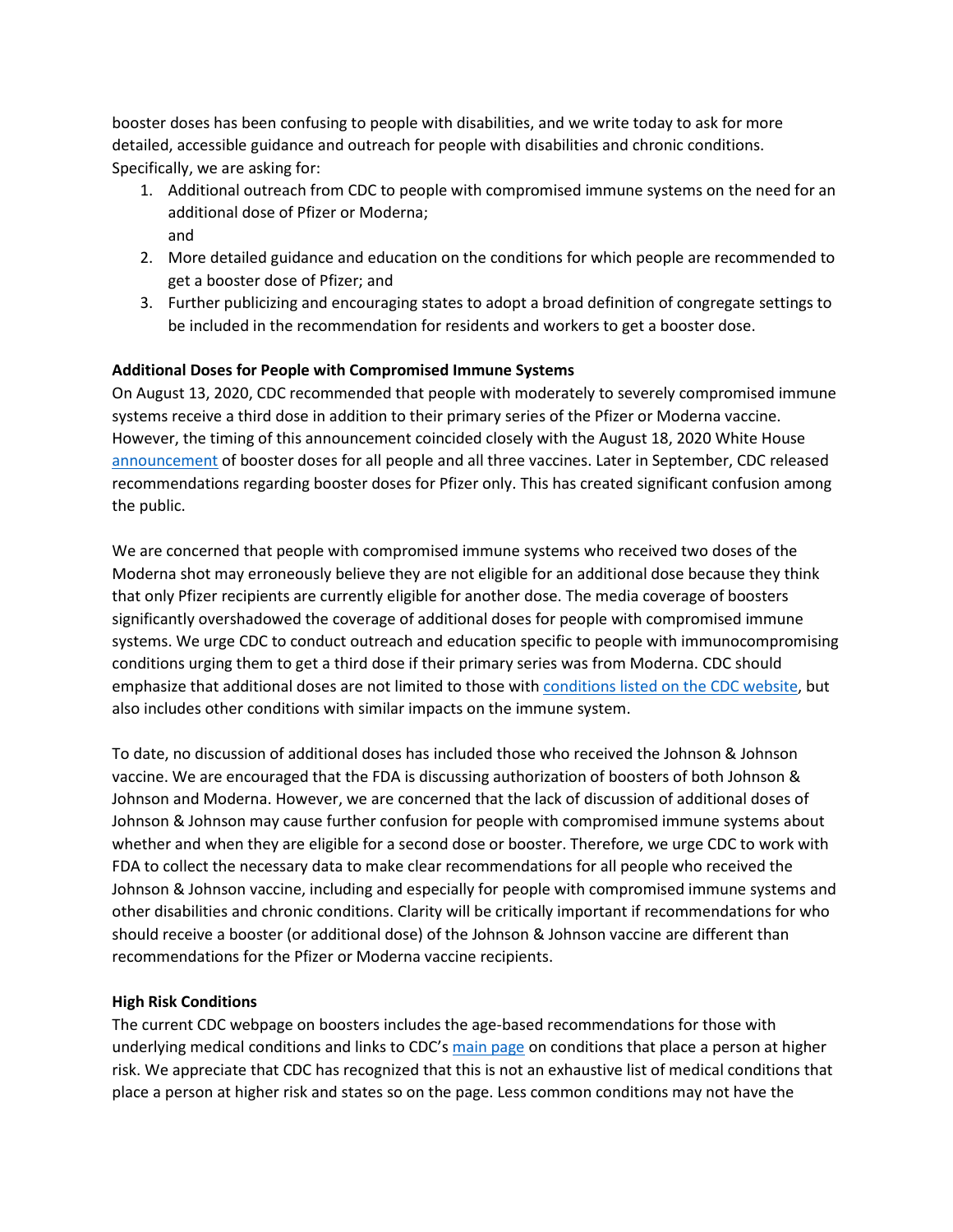available data or research funding necessary to determine inclusion on the list but may still put a person at higher risk. We urge CDC to include this in its communications to the public. We also urge CDC to collect data on COVID-19 and lower incidence conditions so that people with these conditions and their physicians can make evidence-based decisions about booster doses.

## **Long-Term Care Settings**

The CDC boosters website states that residents of and workers in long-term care settings should get a Pfizer booster shot but does not include a definition of to which settings this applies. We recommend clarifying whether this applies to people who provide and receive care in the home. CCD has long advocated for [a broad definition of congregate and institutional settings](https://www.cdc.gov/coronavirus/2019-ncov/vaccines/recommendations/immuno.html) to include any place with congregate living and reduced ability to conduct social and physical distancing. We appreciate that the CDC [website](https://www.cdc.gov/coronavirus/2019-ncov/vaccines/booster-shot.html#HighRisk) on boosters includes broad examples of settings, including health care settings, schools, correctional facilities, and homeless shelters. Residents of these and similar settings are often less empowered to seek vaccine doses on their own and may be constrained by guardianship or the warden or superintendent of the prison where they reside. We also appreciate that CDC's website now links to an ACL page describing a broad definition of long-term care settings. We recommend urging states and others responsible for vaccine administration to include broad definitions of congregate settings in booster administration. We also urge CDC to continue to collect data on COVID-19 infection and transmission in a broad array of congregate settings so further recommendations can be made based on that data, as well as conduct research on the risks for people who provide and receive care in the home and include them in future guidance.

Thank you for your time and attention. For more information, please contact Rachel Patterson, Senior Director of Government Relations & Advocacy for the Epilepsy Foundation at [rpatterson@efa.org](mailto:rpatterson@efa.org) and Natalie Kean, Senior Staff Attorney for Justice in Aging a[t nkean@justiceinaging.org.](mailto:nkean@justiceinaging.org)

Sincerely,

ALS Association American Association on Health and Disability American Association on Intellectual and Developmental Disabilities American Council of the Blind American Foundation for the Blind American Physical Therapy Association APHA Disability Section Association of University Centers on Disabilities (AUCD) Autistic Self Advocacy Network Bazelon Center for Mental Health Law Brain Injury Association of America Center for Medicare Advocacy Center for Public Representation CommunicationFIRST Cure SMA Disability Rights Education and Defense Fund (DREDF)